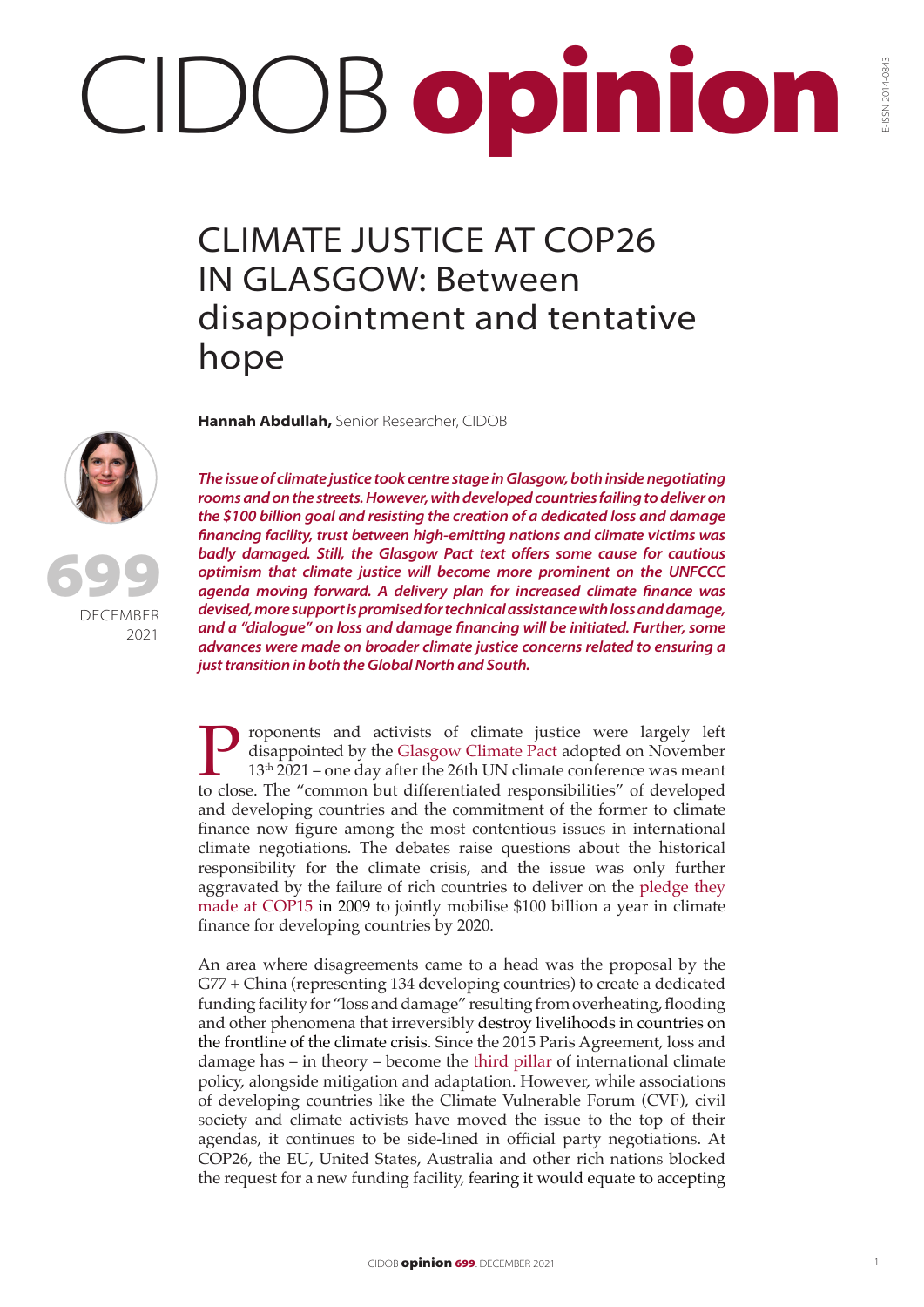legal liability for the climate crisis and would open the floodgates [to](https://www.politico.eu/article/cop26-glasgow-climate-talks-compensation-demands-rich-poor-countries/)  [unlimited claims for compensation.](https://www.politico.eu/article/cop26-glasgow-climate-talks-compensation-demands-rich-poor-countries/) As Jacob Werksman, a negotiator for the EU, put it: the UNFCCC regime was set up as a forum for "international cooperation" to stabilise the climate, not to "[negotiate what one country](https://www.politico.eu/article/cop26-glasgow-climate-talks-compensation-demands-rich-poor-countries/)  [should, on a theory of liability, be paying another country on the basis of](https://www.politico.eu/article/cop26-glasgow-climate-talks-compensation-demands-rich-poor-countries/)  [what they're experiencing in terms of impacts](https://www.politico.eu/article/cop26-glasgow-climate-talks-compensation-demands-rich-poor-countries/)."

But questions of responsibility will continue to shape any future climate negotiations. In fact, the issue will only gain momentum in coming years, as climate risks and disasters multiply and too little money flows towards the adaptation efforts of developing countries. Yet, despite the resistance of rich nations to a loss and damage facility, the Glasgow Pact text offers some cause for careful optimism that climate justice will become more prominent on the UNFCCC agenda moving forward. Besides foreseeing financial support to operationalise the Santiago Network – a new body created at COP25 to support technical assistance on dealing with loss and damage – the pact promises to establish a "dialogue" on loss and damage financing. Another important symbolic gesture was the joint pledge by the subnational governments of [Scotland](https://www.gov.scot/news/scotland-to-boost-climate-funding/) and [Wallonia](https://positivelyscottish.scot/top-news/wallonia-joins-scotland-and-dedicates-one-million-euros-to-the-loss-and-damage-section/) and [five major](https://docs.google.com/document/d/1xePvfzKFNEaC6-QN1qKTknwMA8BcSwFa/edit)  [philanthropic funds](https://docs.google.com/document/d/1xePvfzKFNEaC6-QN1qKTknwMA8BcSwFa/edit) of around €6 million to encourage the Glasgow Loss and Damage Facility into existence.

While the issue of loss and damage is generally framed along a North– South axis that reflects the uneven geographical impacts of climate change across nations, the Glasgow summit also saw some tentative advances on broader climate justice concerns. Mostly emerging under the heading of the "just transition", they relate to tackling the unequal social distribution of climate change impacts and ensuring fair mitigation and adaptation policies, both *across* and *within* nations of the Global North and South.

*The Just Transition declaration signals growing political willingness to address the issue, especially within the EU and its member states. But the question is how the just transition rhetoric of COP26, the European Green Deal and related national-level policy initiatives will be translated into concrete policies and on-the-ground action.*

The declaration on [Supporting the Conditions for a Just Transition](https://ukcop26.org/supporting-the-conditions-for-a-just-transition-internationally/)  [Internationally](https://ukcop26.org/supporting-the-conditions-for-a-just-transition-internationally/), which was adopted during the first week of COP26, goes beyond the focus on labour rights of the 2015 International Labour Organization (ILO) [Guidelines for a just transition](https://www.ilo.org/wcmsp5/groups/public/---ed_emp/---emp_ent/documents/publication/wcms_432859.pdf) and its emphasis on building net-zero economies without leaving behind workers that rely on carbon-intensive industries. Addressing the wider social, racial and gender injustices that are exacerbated by climate change, the declaration advocates for procedural and distributive justice through green policymaking that engages diverse social groups and benefits the most vulnerable.